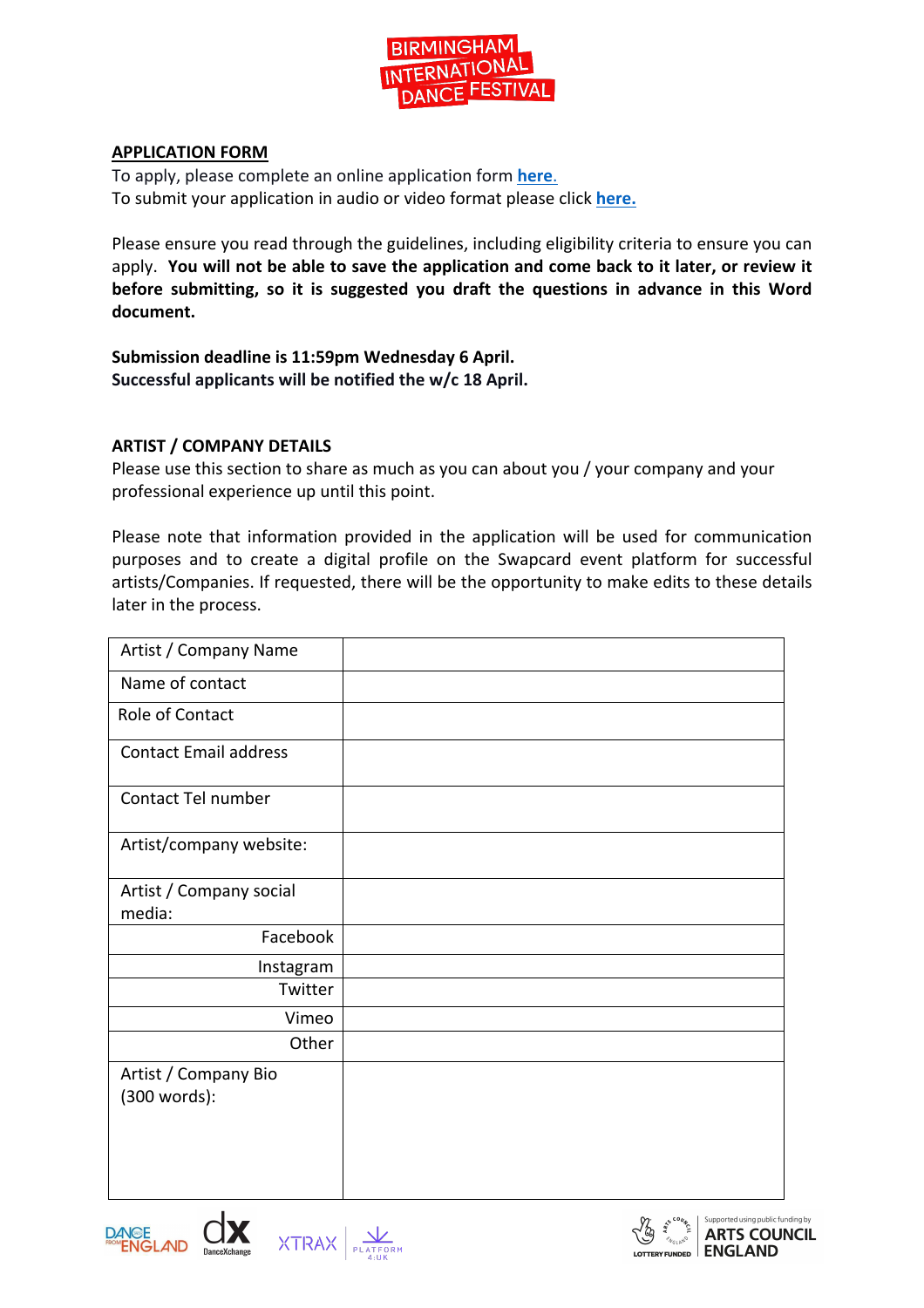

| What experience do you     |  |
|----------------------------|--|
| have touring               |  |
| internationally? Do you    |  |
| have a producer or         |  |
| administrative support, or |  |
| do you work with an agent? |  |
| (300 words)                |  |

### **ABOUT THE WORK**

The below section is an opportunity for you to share more details about the work you are interested in pitching as part of the Outdoor Dance Showcase.

| Is it a completed work or work in-<br>progress?                                                                                         |  |
|-----------------------------------------------------------------------------------------------------------------------------------------|--|
| If work in progress, when do you<br>envisage it being completed?                                                                        |  |
| If completed, when was it made<br>$(year)$ ?                                                                                            |  |
| Name or working title of work                                                                                                           |  |
| Length or anticipated length of work                                                                                                    |  |
| Description of work<br>(300 words max)                                                                                                  |  |
| Has the work toured or been<br>presented in a work-in-progress<br>already? If yes, please give further<br>details about where and when. |  |
| How is the work suitable for<br>international audiences?<br>(300 words max)                                                             |  |

#### **MEDIA**

The below section is an opportunity for you to share with us what your work looks like or may look like.



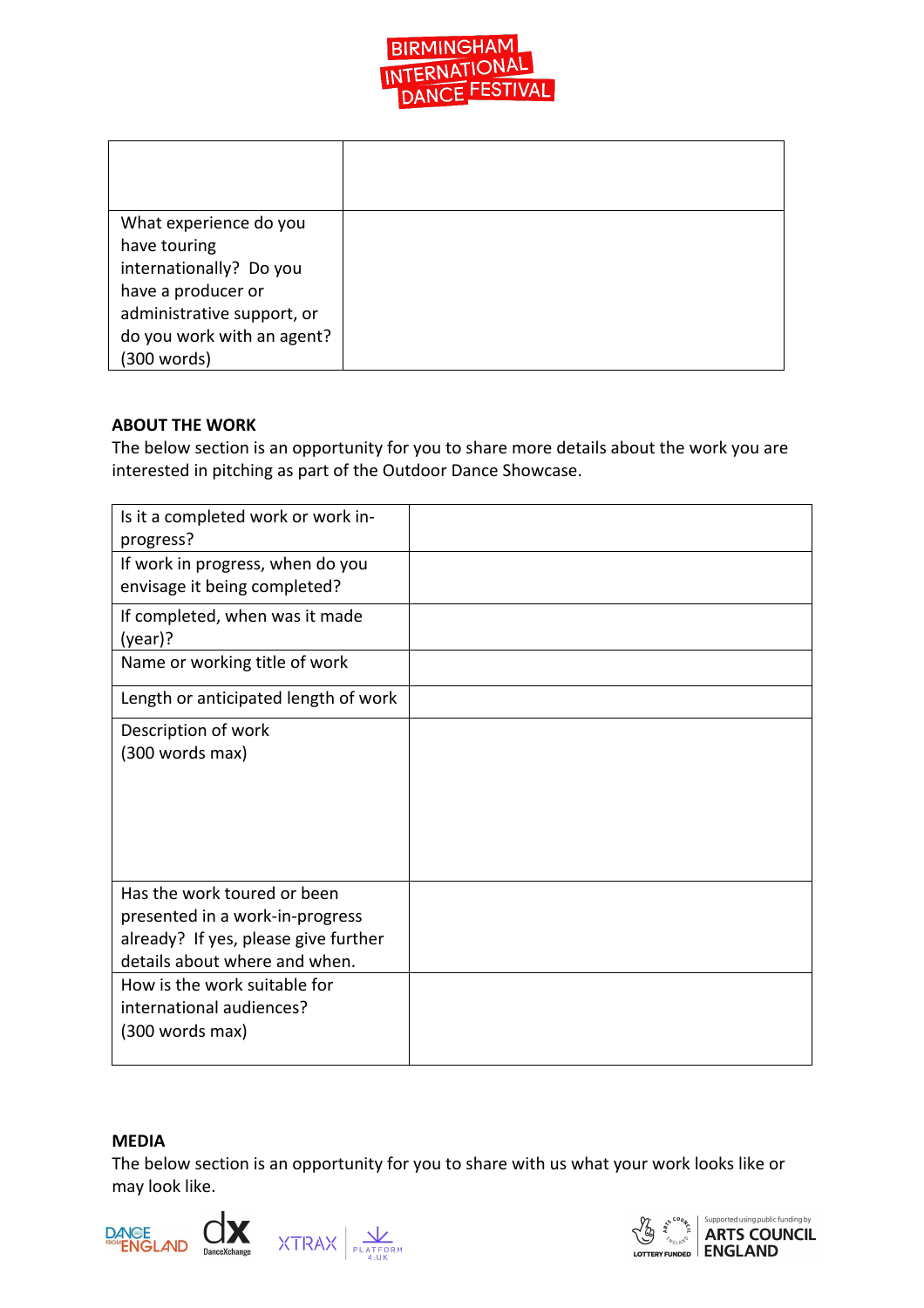

| Footage:                             |  |
|--------------------------------------|--|
| Please provide link to a trailer     |  |
| and/or full length recording of your |  |
| work                                 |  |
| Link 1                               |  |
| Link 2                               |  |
| Images:                              |  |
| Please provide a link to images of   |  |
| the work – or if work-in-progress,   |  |
| concept designs and ideas.           |  |
| (Please include photo credits)       |  |

# **PRODUCTION & TECHNICAL**

If you are still in the work-in-progress phase and do not yet have a production pack or technical rider, please give a technical overview of the work (200 words max)

Production & Technical Packs:

Please upload Production Pack, Tech Rider, Access Rider if available, otherwise any other documents that supports us in understanding the technical scale or ambitions of your work.

If you have any issues uploading your files, please contact hello@upriserebel.com

| <b>Production Pack</b> |  |
|------------------------|--|
| <b>Tech Rider</b>      |  |
| Access Rider           |  |
| Other                  |  |

Please indicate the scale of your work, or the anticipated scale. This is measured according to audience numbers, so please be mindful of sight lines and other factors that may affect how an audience will view / experience your work.

- [ ] Small (usually for smaller audience numbers, approx. up to 300)
- [] Medium (usually for larger audiences or with a wider reach due to its set or structure, approx. audience numbers between 500-2000)
- [ ] Large (usually attracting audiences in the 1000s)



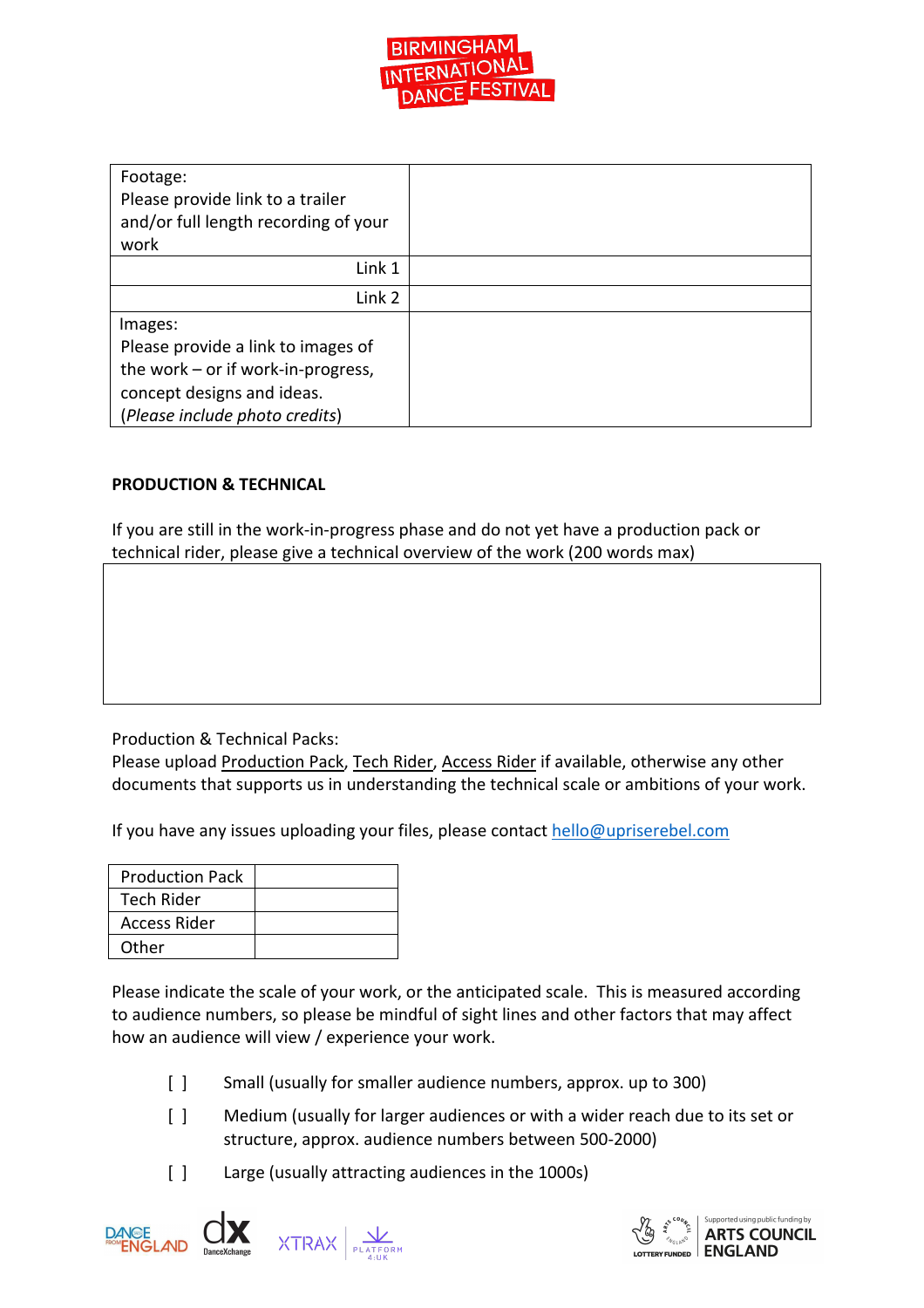

[ ] Other – please specify

### **TOURING REQUIREMENTS**

No. Performers

…………………………

No. of people touring with work? (Including the performers)

…………………………

Are you or will you be travelling with a set?

- [ ] Yes
- [ ] No

If yes, please specify what type of freight and how it will be packed for transportation (i.e. suitcases, crates approx. 100cm x 250cm at a weight of 60kg etc. Please be as detailed as you can be and indicate estimated costs if known)

# **COSTS AND PERFORMANCE PARAMETERS**

Please give an estimate of your performance fees.

This does not include travel, accommodation, per diems or freight transportation. Please give costs in £GBP

- 1 day f
- 2 days £

3 days £

Up to how many performances can you offer in one day?

……………………………

What time of day can your work be performed?

[ ] Day time



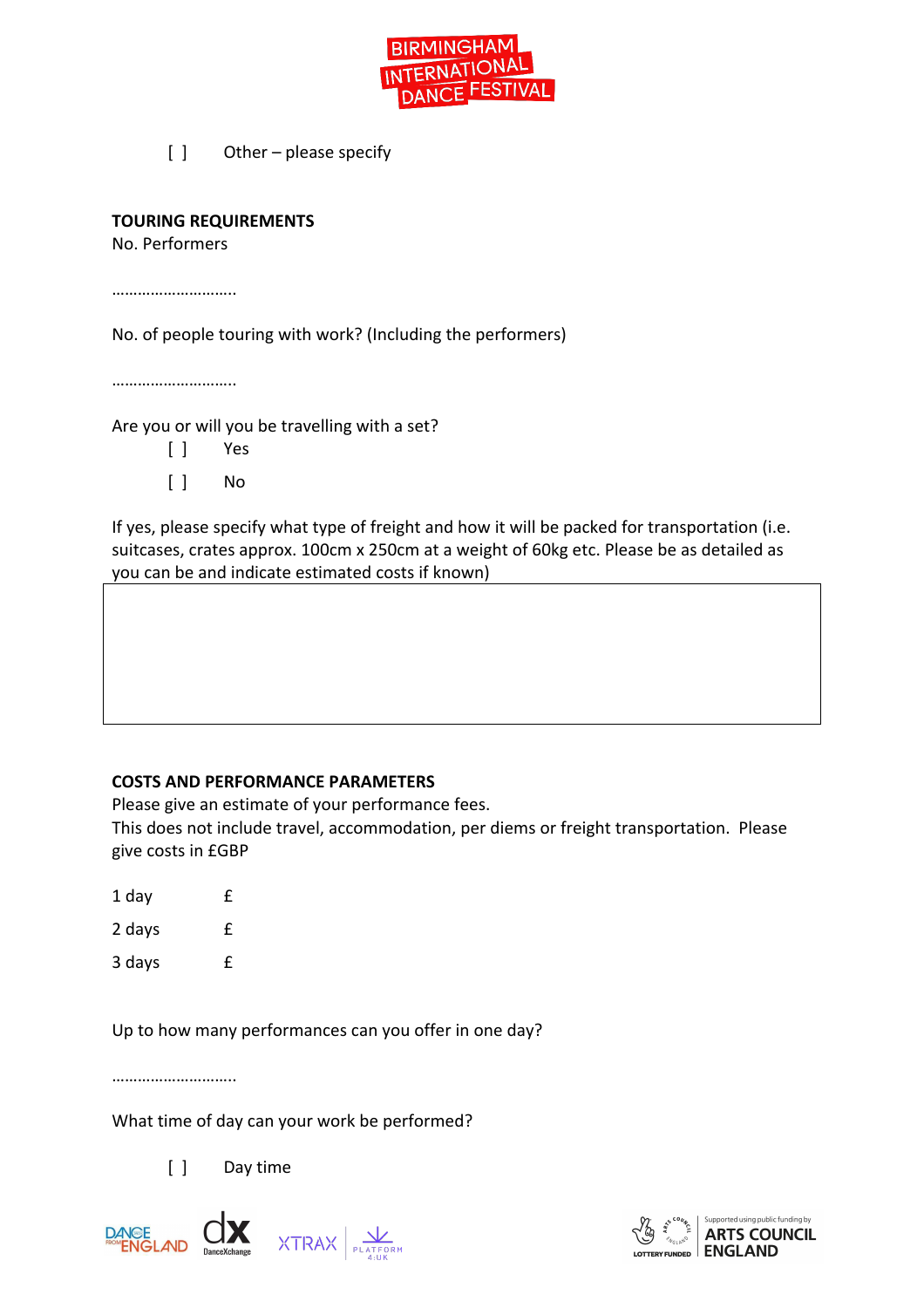

[ ] Dusk

[ ] Evening

Any additional comments?

# **AVAILABILITY**

Can you confirm that you are available to engage with the Outdoor Dance Showcase activities?

*(Please note that artists/ companies are expected to be present for both the digital pitch event and in-person activities)*

22 June for the Pith Your Work event and additional online networking activities (will be held digitally)

[ ] Yes

[ ] No

Any additional comments?

24 June for the in-person events in Birmingham

(Please note travel on the 23 June may be required, depending on your distance from Birmingham)

[ ] Yes

[ ] No

Any additional comments?

# **ACCESS NEEDS**

We are committed to ensuring our activities are accessible to all. Please indicate if you or any members of the company have any specific access needs or caring responsibilities.

- [ ] Yes
- [ ] No
- [ ] Unknown